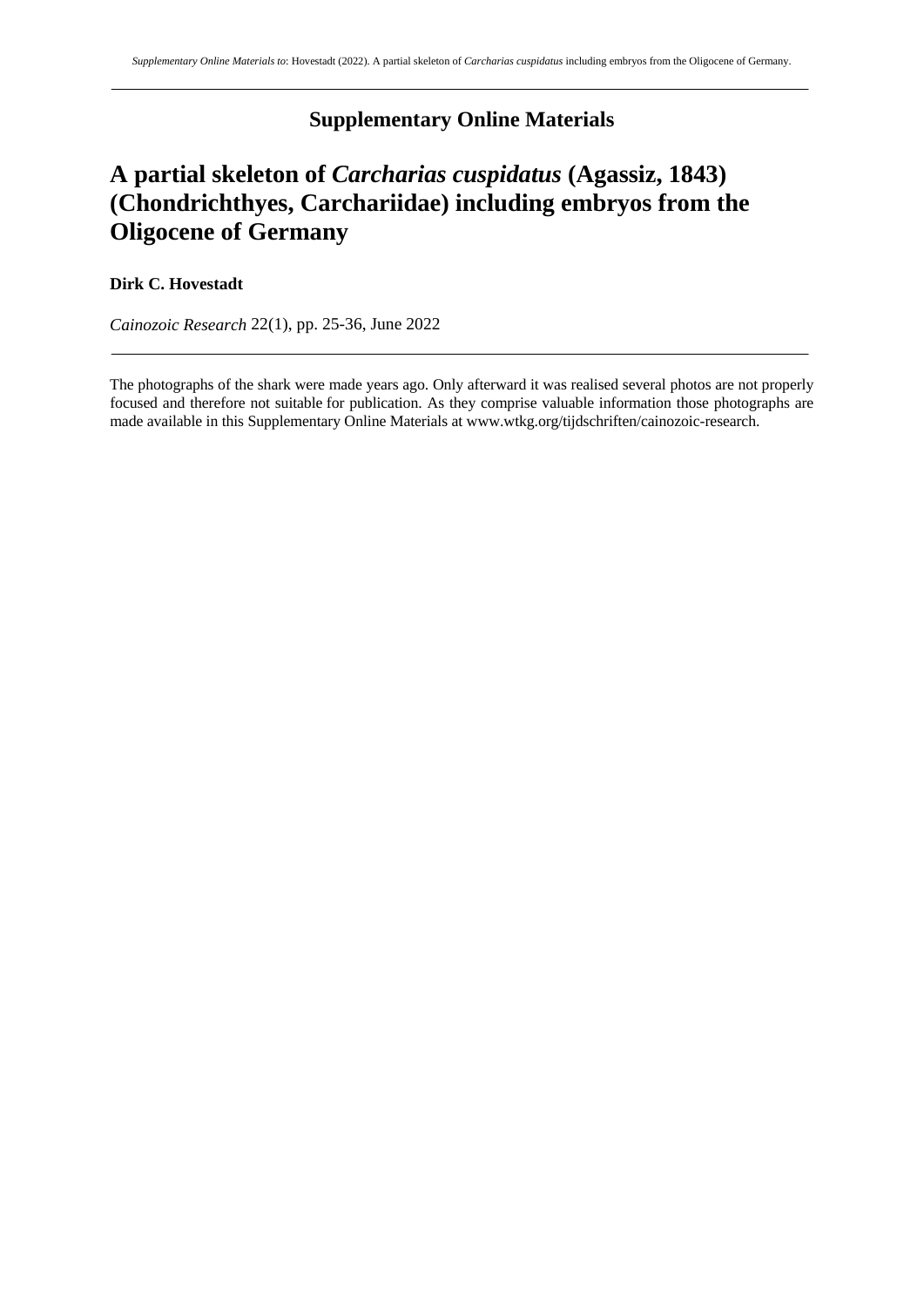

**Plate 6.** *Carcharias cuspidatus* (Agassiz, 1843). HLMD-WT 941.

1. **Main slab**. cranium; 1a. detail of the upper dentition; 1b. detail of a skin patch; 1c. magnified denticles. Bar: 1000 mm in 1; 300 mm in 1a; 4 mm in 1b; 20 mm in 1c.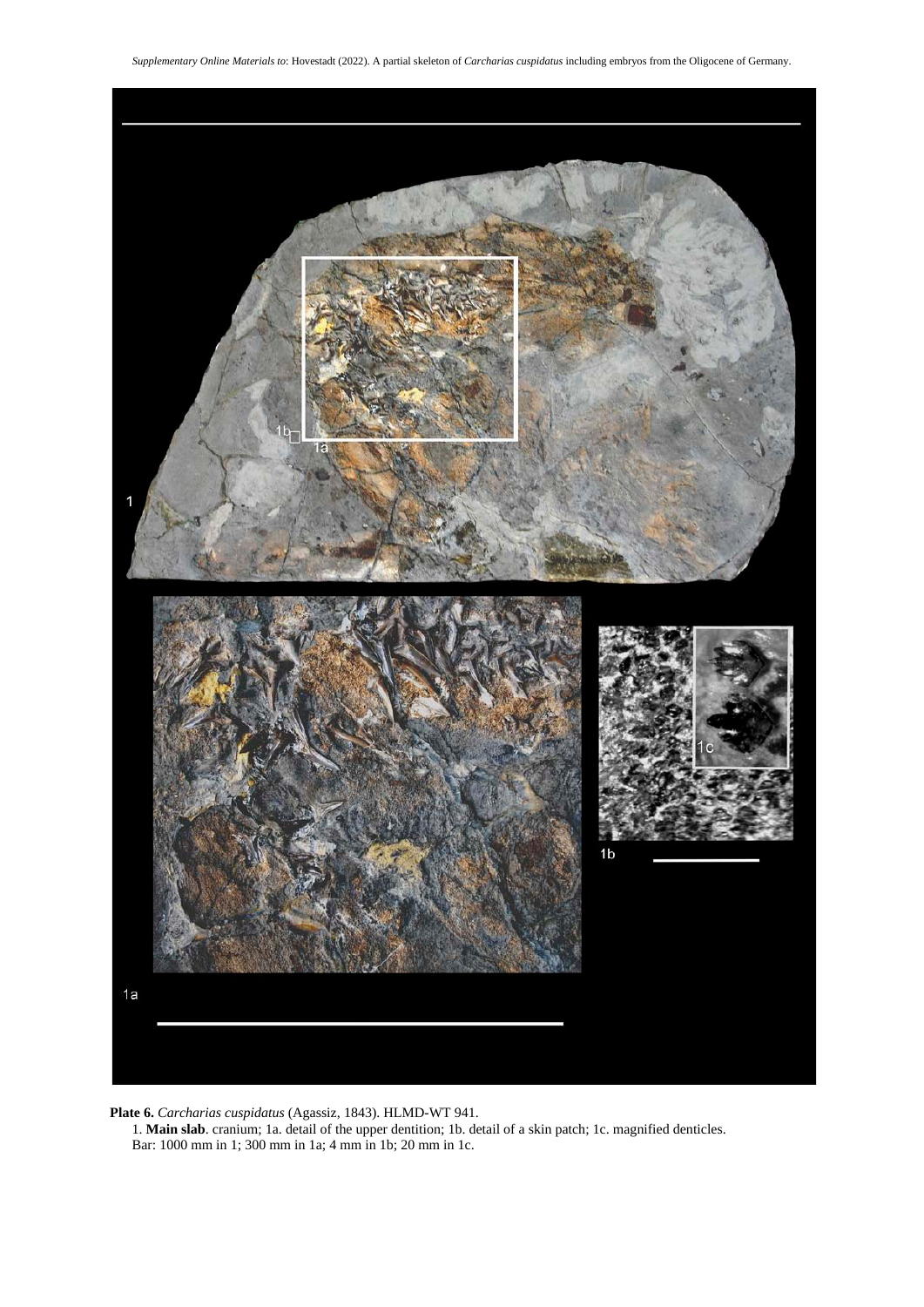

**Plate 7.** *Carcharias cuspidatus* (Agassiz, 1843). SMNK-PAL 6598.

1. **Counter slab**. cranium; 1a. detail of the lower dentition. Bar: 1000 mm in 1 & 300 mm in 1a.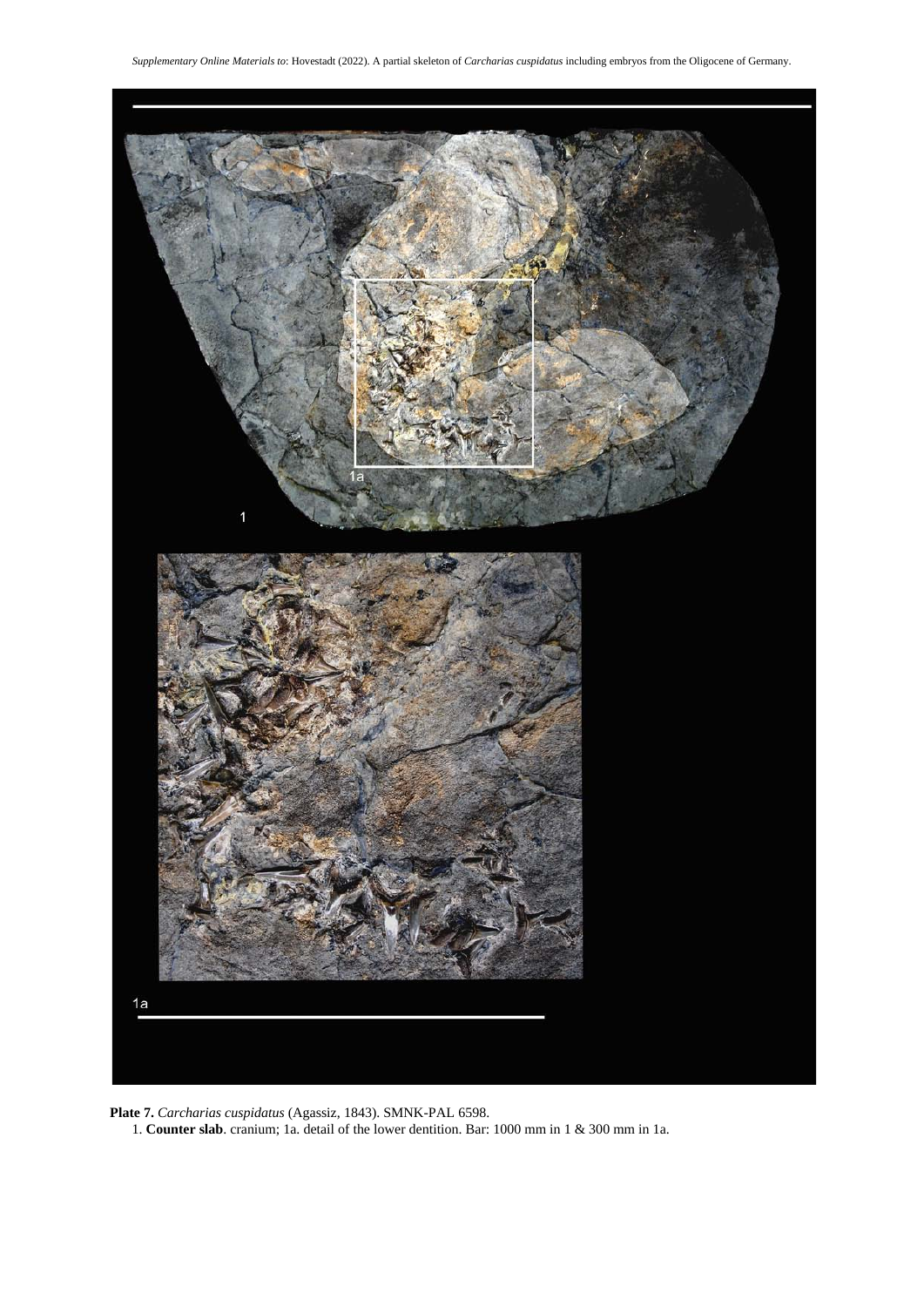

**Plate 8.** *Carcharias cuspidatus* (Agassiz, 1843). HLMD-WT 941.

**Embryos.** 1. cluster with 12 scattered associated embryonic vertebrae; 2. an embryonic vertebral column section; 3. an embryonic vertebral column section; 4. cluster of 13 scattered associated embryonic vertebrae; 5. cartilage remains and two embryonic vertebrae; 6. embryonic vertebrae remains near the main vertebral column of the adult specimen. Bar: 20 mm in 1-5; 100 mm in 6.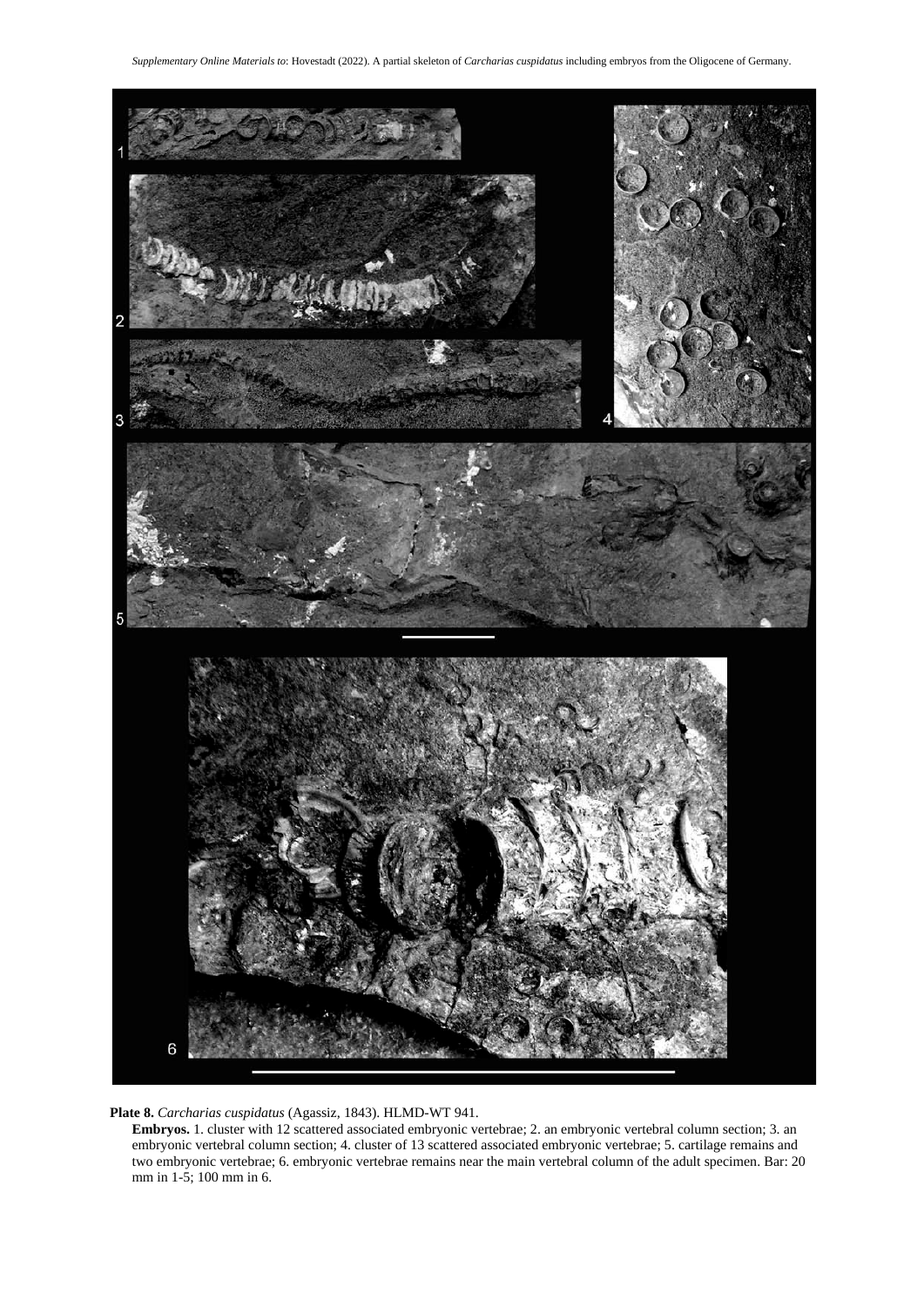

### **Plate 9**. *Carcharias cuspidatus* (Agassiz, 1843). SMNK-PAL 6598.

**Embryos.** 1. cluster of 13 embryonic vertebrae; 2. cartilage with an embryonic vertebra; 3. cartilage with an embryonic vertebra; 4. cluster of 13 embryonic vertebrae; 5. cluster of 11 embryonic vertebrae; 6. embryonic vertebrae remains near the main vertebral column of the adult specimen. Bar: 20 mm in 1-5; 10 mm in 6.